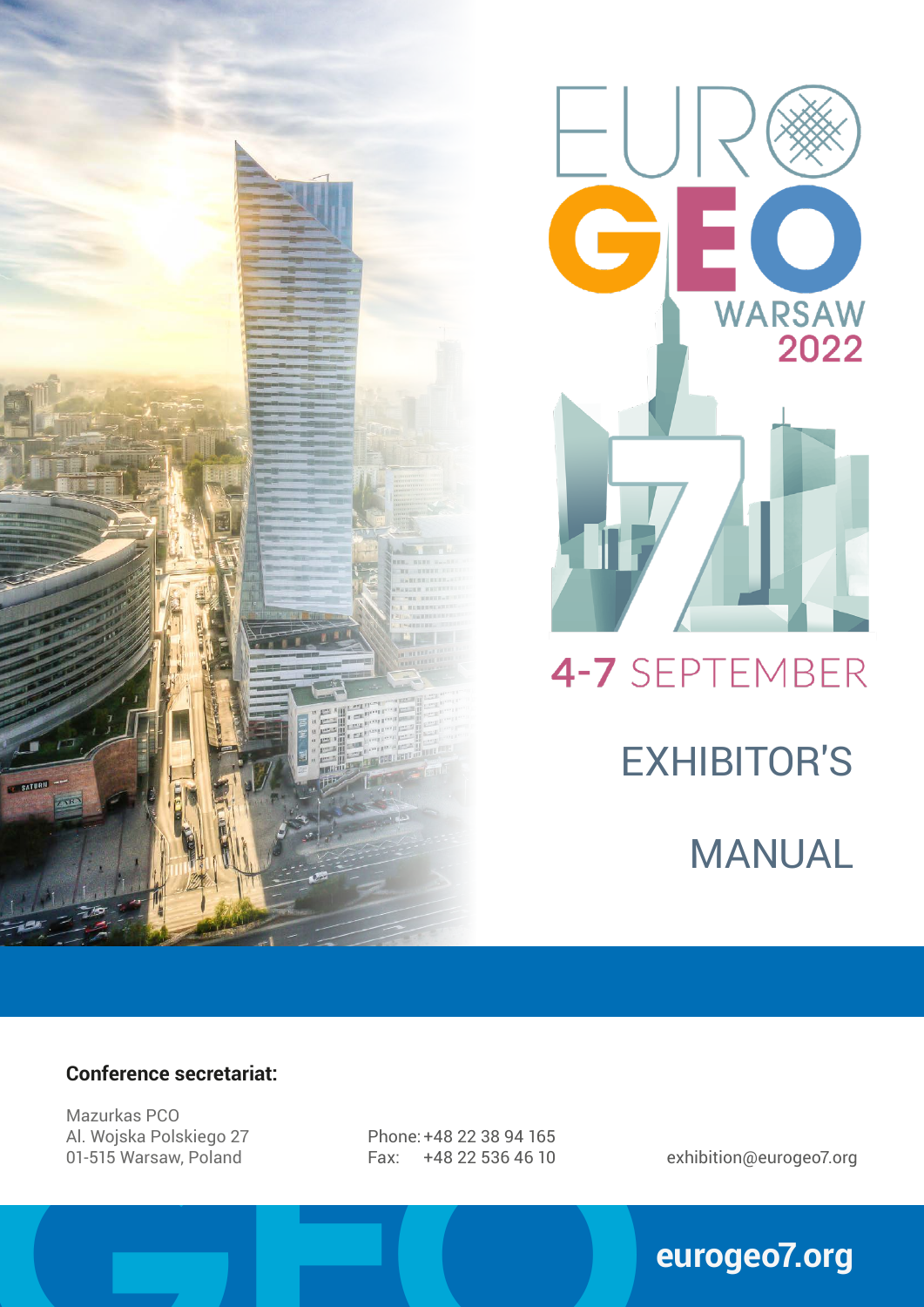- $\Box$ platinum sponsor (min. 24m²)  $\Box$ gold sponsor (min. 15m $^2$ )  $\Box$ silver sponsor (min. 9m²)  $\Box$ basic exhibitor (min. 6m $^2$ )  $\overline{\phantom{a}}$ catering area
- pillars  $\Box$
- additional display area  $\widehat{\mathbb{Y}}$ available to exhibitor
- $\Box$ grid 1x1m



Exhibition plan

legend:

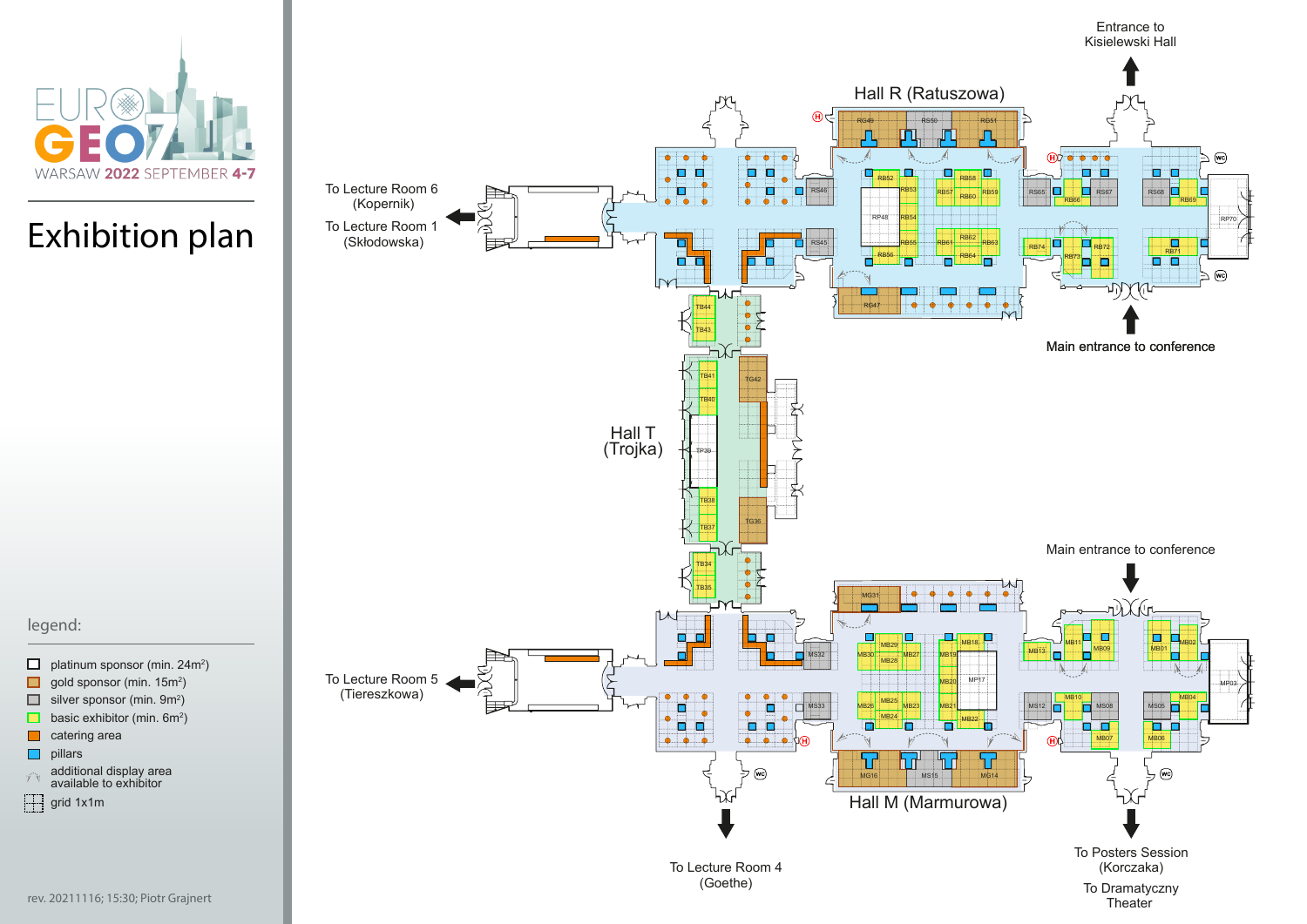### BOOTH DESCRIPTION

| <b>Platinum Sponsor (min 24 m<sup>2</sup>)</b> |                      |                                                                                                                                                                                                                                                                                                                                                                                                         |  |  |  |
|------------------------------------------------|----------------------|---------------------------------------------------------------------------------------------------------------------------------------------------------------------------------------------------------------------------------------------------------------------------------------------------------------------------------------------------------------------------------------------------------|--|--|--|
| <b>MP03</b>                                    | $25 \,\mathrm{m}^2$  | there is a huge window on the back of the booth with a panoramic view of Warsaw, close to the main<br>entrance.                                                                                                                                                                                                                                                                                         |  |  |  |
| <b>MP17</b>                                    | $27 \text{ m}^2$     | located in the middle of the exhibition hall, next to the main passage.                                                                                                                                                                                                                                                                                                                                 |  |  |  |
| <b>TP39</b>                                    | $24 \text{ m}^2$     | located next to the catering area.                                                                                                                                                                                                                                                                                                                                                                      |  |  |  |
| <b>RP48</b>                                    | $26 \text{ m}^2$     | located next to the passage.                                                                                                                                                                                                                                                                                                                                                                            |  |  |  |
| <b>RP70</b>                                    | $25 \,\mathrm{m}^2$  | there is a huge window on the back of the booth overviewing panorama of Warsaw, close to the main<br>entrance                                                                                                                                                                                                                                                                                           |  |  |  |
| Gold Sponsor (min 15 m <sup>2</sup> )          |                      |                                                                                                                                                                                                                                                                                                                                                                                                         |  |  |  |
| <b>MG14</b>                                    | $23 \, \text{m}^2$   | features an additional advertisement space: T- shape pillar that is a part of the booth (Attention: graphics<br>can only be stuck onto the walls protecting the pillar not directly onto the pillar) and the wall on the right<br>side of the booth.                                                                                                                                                    |  |  |  |
| <b>MG16</b>                                    | $24 \mathrm{m}^2$    | features an additional advertisement space: T- shape pillar that is a part of the booth (Attention: graphics<br>can only be stuck onto the walls protecting the pillar not directly onto the pillar) and the wall on the right<br>side of the booth.                                                                                                                                                    |  |  |  |
| <b>MG31</b>                                    | $17 \text{ m}^2$     | features an additional advertisement space: the pillar that is a part of the booth (Attention: graphics can<br>only be stuck onto the walls protecting the pillar not directly onto the pillar) and the wall on the left side<br>of the booth.                                                                                                                                                          |  |  |  |
| <b>TG36</b>                                    | $15 \text{ m}^2$     | located next to the catering area.                                                                                                                                                                                                                                                                                                                                                                      |  |  |  |
| <b>TG42</b>                                    | $15 \text{ m}^2$     | located next to the catering area.                                                                                                                                                                                                                                                                                                                                                                      |  |  |  |
| <b>RG47</b>                                    | $17 \text{ m}^2$     | features an additional advertisement space: the pillar that is a part of the booth (Attention: graphics can<br>only be stuck onto the walls protecting the pillar not directly onto the pillar) and the wall on the left side<br>of the booth.                                                                                                                                                          |  |  |  |
| <b>RG49</b>                                    | $24 \mathrm{m}^2$    | features an additional advertisement space: T- shape pillar that is a part of the booth (Attention: graphics<br>can only be stuck onto the walls protecting the pillar not directly onto the pillar) and the wall on the right<br>side of the booth. One disadvantage of this booth is an emergency door installation on the back wall<br>of the booth that is required for access to the fire hydrant. |  |  |  |
| <b>RG51</b>                                    | $24 \, \mathrm{m}^2$ | features an additional advertisement space: T- shape pillar that is a part of the booth (Attention: graphics<br>can only be stuck onto the walls protecting the pillar not directly onto the pillar) and the wall on the left<br>side of the booth.                                                                                                                                                     |  |  |  |
|                                                |                      | Silver Sponsor (min 9 m <sup>2</sup> )                                                                                                                                                                                                                                                                                                                                                                  |  |  |  |
| <b>MS05</b>                                    | $9 \text{ m}^2$      | booth is located next to the main entrance, it is close to the registration desk and is on the way<br>to the poster session hall and lecture hall.                                                                                                                                                                                                                                                      |  |  |  |
| <b>MS08</b>                                    | 9 m <sup>2</sup>     | booth is located next to the main entrance, it is close to the registration desk and is on the way<br>to the poster session hall and lecture hall.                                                                                                                                                                                                                                                      |  |  |  |
| <b>MS12</b>                                    | 9 m <sup>2</sup>     | booth is located next to the main passage.                                                                                                                                                                                                                                                                                                                                                              |  |  |  |
| <b>MS15</b>                                    | $15 \, \mathrm{m}^2$ | booth is located next to the main passage and features an additional advertisement space on two pillars<br>located on both sides of the booth (Attention: graphics can only be stuck onto the walls protecting<br>the pillar not directly onto the pillar).                                                                                                                                             |  |  |  |
| <b>MS32</b>                                    | $9 \text{ m}^2$      | booth is located next to the main passage.                                                                                                                                                                                                                                                                                                                                                              |  |  |  |
| <b>MS33</b>                                    | 9 m <sup>2</sup>     | booth is located next to the main passage.                                                                                                                                                                                                                                                                                                                                                              |  |  |  |
| <b>RS45</b>                                    | 9 m <sup>2</sup>     | booth is located next to the main passage.                                                                                                                                                                                                                                                                                                                                                              |  |  |  |
| <b>RS46</b>                                    | 9 m <sup>2</sup>     | booth is located next to the main passage.                                                                                                                                                                                                                                                                                                                                                              |  |  |  |
| <b>RS50</b>                                    | $15 \, \mathrm{m}^2$ | booth is located next to the main passage and features an additional advertisement space on two pillars<br>located on both sides of the booth (Attention: graphics can only be stuck onto the walls protecting<br>the pillar not directly onto the pillar).                                                                                                                                             |  |  |  |
| <b>RS65</b>                                    | 9 m <sup>2</sup>     | booth is located next to the main passage, close to the lecture hall.                                                                                                                                                                                                                                                                                                                                   |  |  |  |
| <b>RS67</b>                                    | 9 m <sup>2</sup>     | booth is located next to the main passage, close to the lecture hall.                                                                                                                                                                                                                                                                                                                                   |  |  |  |
| <b>RS68</b>                                    | 9 m <sup>2</sup>     | booth is located next to the main passage, close to the lecture hall.                                                                                                                                                                                                                                                                                                                                   |  |  |  |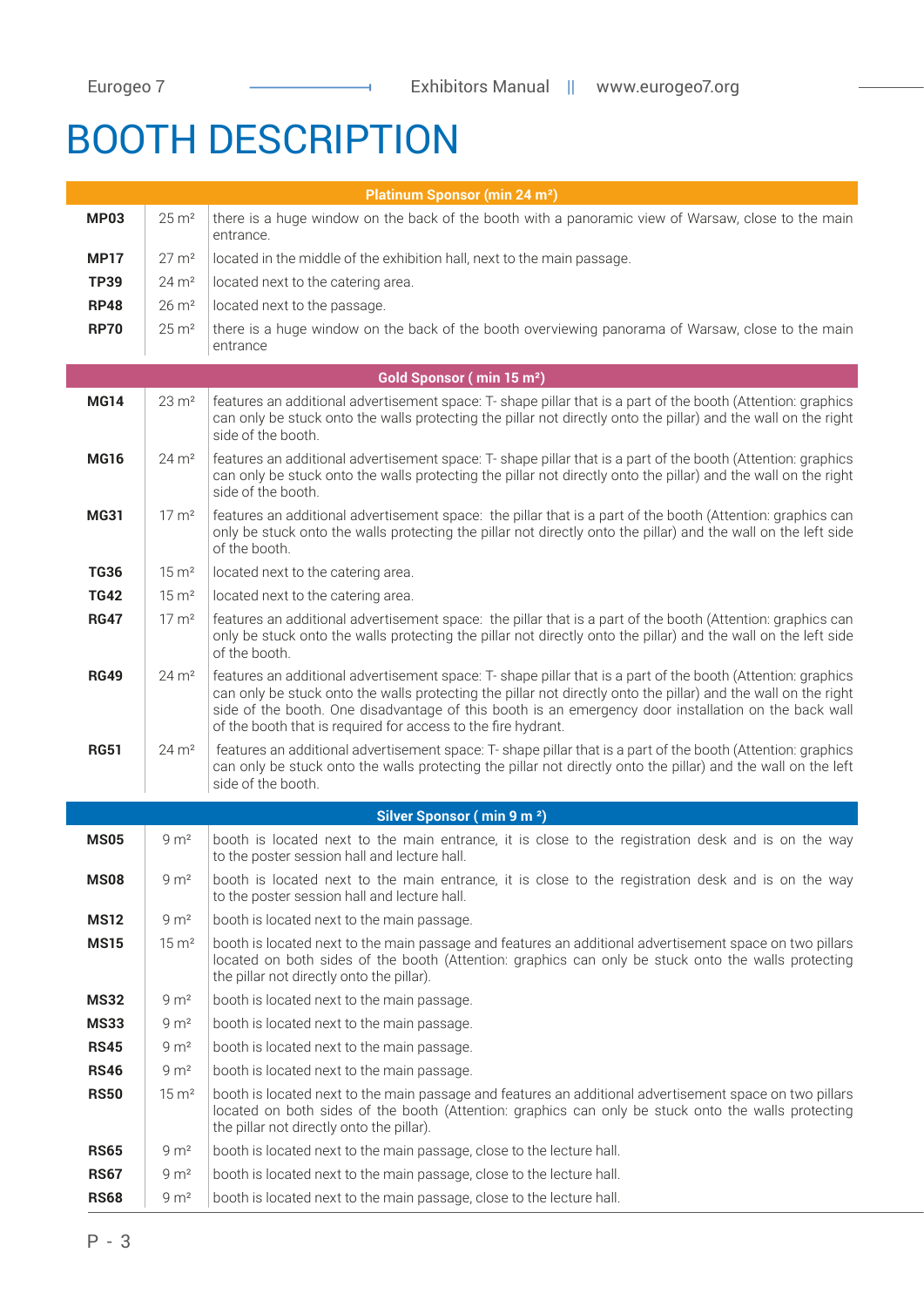|                            |                                         | <b>Basic Exhibitor (min 6m<sup>2</sup>)</b>                                                                                                                                                                                                                                           |
|----------------------------|-----------------------------------------|---------------------------------------------------------------------------------------------------------------------------------------------------------------------------------------------------------------------------------------------------------------------------------------|
| <b>MB01</b>                | $10 \text{ m}^2$                        | next to the main entrance, it is one of the first booth visited by participants. There is a marble pillar<br>in the middle that can be used as advertisement space (Attention: graphics can only be stuck onto<br>the walls protecting the pillar not directly onto the pillar).      |
| <b>MB02</b>                | $8 \text{ m}^2$                         | booth is located next to the main passage with additional advertisement space on two pillars located<br>on both sides of the booth (Attention: Please know that all graphics can be stuck only on the walls<br>protecting pillar not directly on it).                                 |
| MB <sub>04</sub>           | 8 m <sup>2</sup>                        | T-shape booth that is located close to the main entrance.                                                                                                                                                                                                                             |
| <b>MB06</b>                | $7 \text{ m}^2$                         | close to the poster session hall and lecture hall.                                                                                                                                                                                                                                    |
| <b>MB07</b>                | $7 \text{ m}^2$                         | close o the poster session hall and lecture hall. One disadvantage of this booth is an emergency door<br>installation on the back wall of the booth that is required for access to the fire hydrant.                                                                                  |
| <b>MB09</b>                | 9 m <sup>2</sup>                        | next to the main entrance, it is one of the first booth visited by participants. There is a marble pillar in the<br>middle that can be used as advertisement space (Attention: Please know that all graphics can be stuck<br>only on the walls protecting pillar not directly on it). |
| <b>MB10</b>                | $8 \mathrm{m}^2$                        | T-shape booth that is located close to the main entrance.                                                                                                                                                                                                                             |
| <b>MB11</b>                | $8 \text{ m}^2$                         | booth is located next to the main passage and features an additional advertisement space on two pillars<br>located on both sides of the booth (Attention: Please know that all graphics can be stuck only on the walls<br>protecting pillar not directly on it).                      |
| <b>MB13</b>                | $6 \text{ m}^2$                         | next to the main passage.                                                                                                                                                                                                                                                             |
| <b>MB18</b>                | $6 \text{ m}^2$                         | next to the main passage.                                                                                                                                                                                                                                                             |
| <b>MB19</b>                | $6 \text{ m}^2$                         | central location, close to the catering area.                                                                                                                                                                                                                                         |
| <b>MB20</b>                | $6 \text{ m}^2$                         | central location, close to the catering area.                                                                                                                                                                                                                                         |
| <b>MB21</b>                | $6 \text{ m}^2$                         | central location, close to the catering area.                                                                                                                                                                                                                                         |
| <b>MB22</b>                | $6 \text{ m}^2$                         | next to the main passage.                                                                                                                                                                                                                                                             |
| <b>MB23</b>                | $6 \text{ m}^2$                         | central location, close to the catering area.                                                                                                                                                                                                                                         |
| <b>MB24</b>                | $6 \text{ m}^2$                         | central location, close to the catering area.                                                                                                                                                                                                                                         |
| <b>MB25</b>                | $6 \text{ m}^2$                         | central location, close to the catering area.                                                                                                                                                                                                                                         |
| <b>MB26</b>                | $6 \text{ m}^2$                         | central location, close to the catering area.                                                                                                                                                                                                                                         |
| <b>MB27</b>                | $6 \text{ m}^2$                         | central location, close to the catering area.                                                                                                                                                                                                                                         |
| <b>MB28</b>                | $6 \text{ m}^2$                         | central location, close to the catering area.                                                                                                                                                                                                                                         |
| <b>MB29</b>                | $6 \text{ m}^2$                         | central location, close to the catering area.                                                                                                                                                                                                                                         |
| <b>MB30</b>                | $6 \, \mathrm{m}^2$                     | central location, close to the catering area.                                                                                                                                                                                                                                         |
| <b>TB34</b>                | $6 \, \mathrm{m}^2$                     | next to the catering area.                                                                                                                                                                                                                                                            |
| <b>TB35</b>                | 6 m <sup>2</sup>                        | next to the catering area.                                                                                                                                                                                                                                                            |
| <b>TB37</b>                | $6 \, \mathrm{m}^2$                     | next to the catering area.                                                                                                                                                                                                                                                            |
| <b>TB38</b><br><b>TB40</b> | $6 \, \mathrm{m}^2$<br>6 m <sup>2</sup> | next to the catering area.<br>next to the catering area.                                                                                                                                                                                                                              |
| <b>TB41</b>                | $6 \, \mathrm{m}^2$                     | next to the catering area.                                                                                                                                                                                                                                                            |
| <b>TB43</b>                | $6 \, \mathrm{m}^2$                     | next to the catering area.                                                                                                                                                                                                                                                            |
| <b>TB44</b>                | $6 \, \mathrm{m}^2$                     | next to the catering area.                                                                                                                                                                                                                                                            |
| <b>RB52</b>                | $6 \, \mathrm{m}^2$                     | next to the main passage.                                                                                                                                                                                                                                                             |
| <b>RB53</b>                | $6 \, \text{m}^2$                       | central location.                                                                                                                                                                                                                                                                     |
| <b>RB54</b>                | $6 \, \mathrm{m}^2$                     | central location.                                                                                                                                                                                                                                                                     |
| <b>RB55</b>                | $6 \, \mathrm{m}^2$                     | central location.                                                                                                                                                                                                                                                                     |
| <b>RB56</b>                | $6 \, \mathrm{m}^2$                     | next to the main passage.                                                                                                                                                                                                                                                             |
| <b>RB57</b>                | $6 \, \mathrm{m}^2$                     | central location.                                                                                                                                                                                                                                                                     |
| <b>RB58</b>                | $6 \, \mathrm{m}^2$                     | central location.                                                                                                                                                                                                                                                                     |
| <b>RB59</b>                | 6 m <sup>2</sup>                        | central location.                                                                                                                                                                                                                                                                     |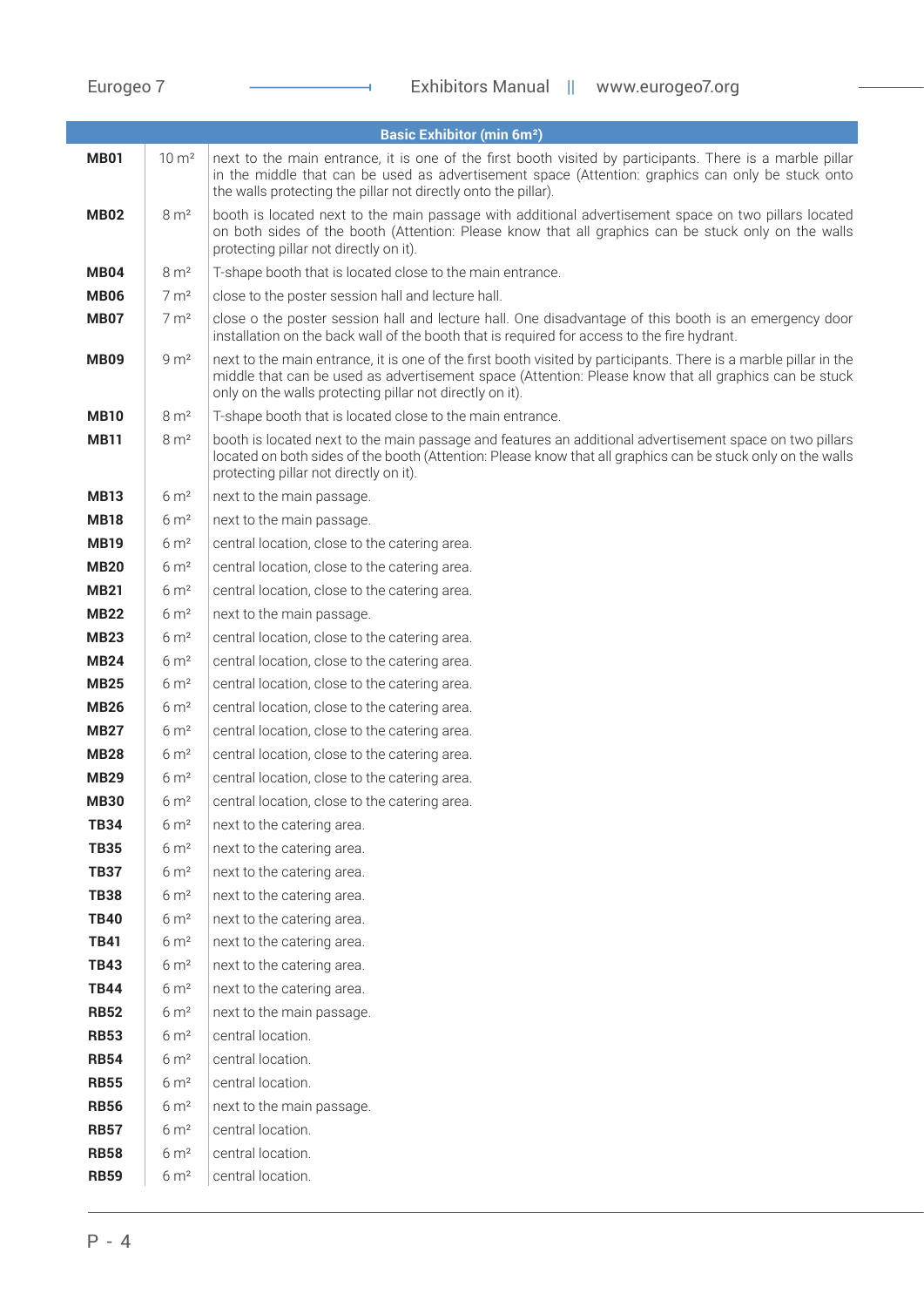| <b>Exhibitors Manual</b><br>Eurogeo 7<br>H.<br>www.eurogeo7.org |                      |                                                                                                                                                                                                                                                                                                              |  |  |
|-----------------------------------------------------------------|----------------------|--------------------------------------------------------------------------------------------------------------------------------------------------------------------------------------------------------------------------------------------------------------------------------------------------------------|--|--|
| <b>RB60</b>                                                     | $6 \text{ m}^2$      | central location.                                                                                                                                                                                                                                                                                            |  |  |
| <b>RB61</b>                                                     | $6 \text{ m}^2$      | central location.                                                                                                                                                                                                                                                                                            |  |  |
| <b>RB62</b>                                                     | $6 \text{ m}^2$      | central location.                                                                                                                                                                                                                                                                                            |  |  |
| <b>RB63</b>                                                     | $6 \text{ m}^2$      | central location.                                                                                                                                                                                                                                                                                            |  |  |
| <b>RB64</b>                                                     | $6 \text{ m}^2$      | central location.                                                                                                                                                                                                                                                                                            |  |  |
| <b>RB66</b>                                                     | 8 m <sup>2</sup>     | T-shape booth that is located close to the main entrance.                                                                                                                                                                                                                                                    |  |  |
| <b>RB69</b>                                                     | 8 m <sup>2</sup>     | T-shape booth that is located close to the main entrance.                                                                                                                                                                                                                                                    |  |  |
| <b>RB71</b>                                                     | $9.5 \,\mathrm{m}^2$ | next to the main entrance to the exhibition hall, it is one of the first booth visited by participants. There<br>is a marble pillar in the middle that can be used as advertisement space (Attention: Please know that<br>all graphics can be stuck only on the walls protecting pillar not directly on it). |  |  |
| <b>RB72</b>                                                     | $9 \text{ m}^2$      | next to the main entrance to the exhibition hall, it is one of the first booth visited by participants. There<br>is a marble pillar in the middle that can be used as advertisement space (Attention: Please know that<br>all graphics can be stuck only on the walls protecting pillar not directly on it). |  |  |
| <b>RB73</b>                                                     | $8 \mathrm{m}^2$     | eatures additional advertisement space on two pillars located on both sides of the booth (Attention:<br>Please know that all graphics can be stuck only on the walls protecting pillar not directly on it). Booth<br>is located next to the main passage.                                                    |  |  |
| <b>RB74</b>                                                     | $6 \mathrm{m}^2$     | close to the main passage.                                                                                                                                                                                                                                                                                   |  |  |

## BOOTH DESIGN

Platinum, Gold and Silver exhibition spaces are meant for individually designed booths. Upon request the silver booths can be equipped with standard booth walls and equipment similar to basic booth.

Basic booths will be delivered to exhibitors with the following assembly:

- booth will be built with standard walls (Octanorm system)
- equipped with one table, two chairs and one info counter
- grey carpet floor
- 1 electrical outlet
- overhead tile with company name

### CUSTOM BOOTH DESIGN AND CONSTRUCTION

In case of any extra orders please contact Pracownia Sztuk Plastycznych Sp. z o. o. PSP that is recommended by the Organizers.

Upon request, PSP provides the following services:

- Design and construction of stands
- Rental of fully-equipped standard and customized stands
- Installation of stands
- Rental of exhibition materials, carpets, spotlights, tables, chairs, plants & decoration, rental of screens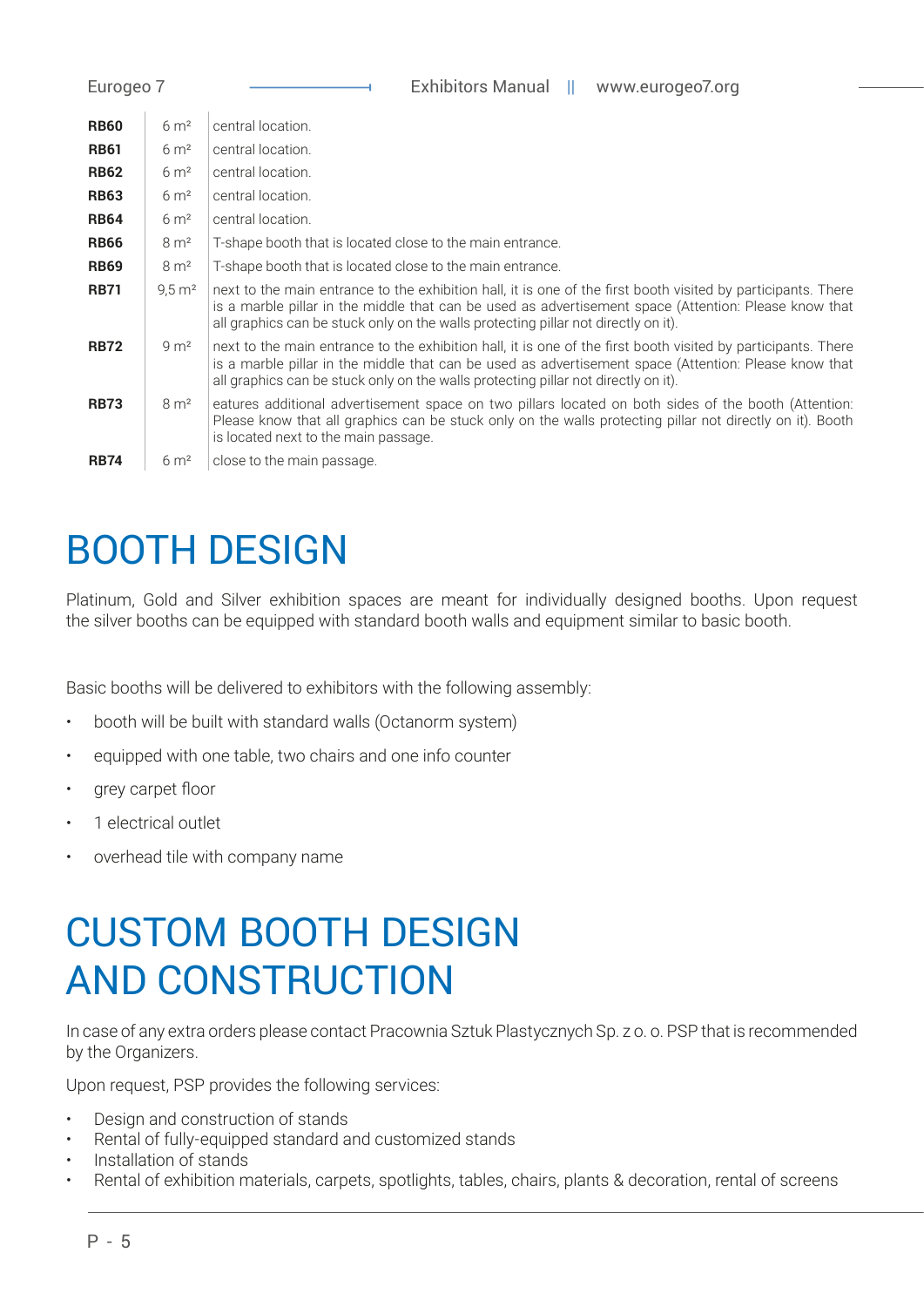- Connection to the electricity grid
- **Lettering**

#### **Pracownia Sztuk Plastycznych Sp. z o. o. PSP**

ul. Modlińska 6D, 03-216 Warszawa

tel. +48 728 408 541 +48 664 067 547

psp@psp.com.pl k.r.galimski@psp.com.pl

Companies using their own contractors must submit a written notification to the Organizers

### ADDITIONAL REQUESTS

For any additional requests or questions please contact the Organizers directly Magdalena Klim exhibition@eurogeo7.org

### EXHIBITION INSTALLATION AND DISASSEMBLY

#### **Exhibition must be installed during the following days:**

- September 3, 2022 (Saturday) in the afternoon (12:00-23:59) (Hall M Marmurowa)
- September 4, 2022 (Sunday) all day (Hall M Marmurowa, Hall T Trojka, Hall R Ratuszowa)
- All individual booth installation dates and times must be confirmed with the Organizers directly by emailing exhibition@eurogeo7.org
- Organizer will run an Exhibitor Assistance Desk during the set-up hours and the opening hours of the exhibition.
- Booths must be disassembled and removed from the venue after the closure of the exhibition on Wednesday, September 6 from 17:00 hrs onwards.
- On Wednesday, the halls will remain open between 17.00 hrs and 24.00 hrs to allow for removal of booths
- Booths that are not removed by 24.00 hrs on Wednesday will be removed by the organizers at the exhibitor's expense.

### SUBMISSION OF FLOOR PLANS

#### **Deadline for submission of Floor Plans: January 15, 2021.**

• All exhibitors are required to submit a floor plan of their booth to the Organizers for approval.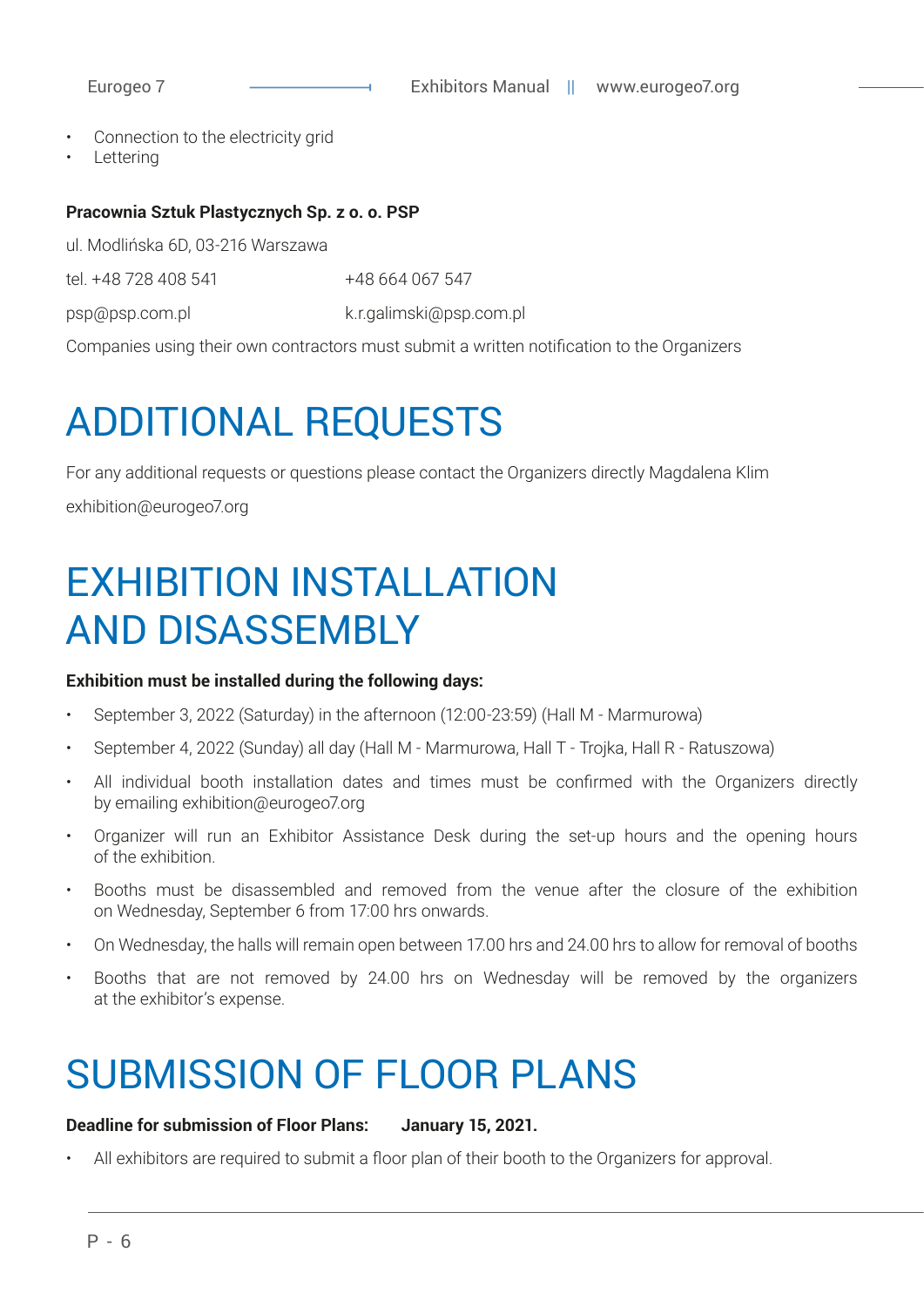### **VENUE REGULATIONS**

#### **Unloading/Loading/Storage/Transport**

- All delivery trucks/vans/cars must register their license plates with the venue
- Upon registration, a permit will be provided, authorizing entrance to the loading/unloading area
- Note trucks are required to obtain an additional permit in order to enter the City of Warsaw

#### **On-site unloading procedure**

Schedules for loading and unloading will be determined by the Organizers and the Venue Logistics Department.

All entry of vehicles into the Venue Loading Bay have the be approved by the Venue Logistics Department.

Once the vehicle has been granted approval to enter the Loading Bay, the following procedure should be followed:

- All trucks and vans must enter one by one.
- The speed limit of 10 km/hour must be strictly observed inside the Loading Bay.
- Time limits for loading and unloading will be enforced. If the established time limits are not respected, the offending vehicles might be prevented from entering the Loading Bay.
- Lifting platforms may not be used without the supervision of the Venue Logistics Department.
- It is forbidden to load and unload material using the passenger lifts instead of the service lifts (the Loading Bay is duly signaled to avoid mistakes).
- Personal cars will not be allowed into the Loading Bay unless authorized by the venue.
- The Venue Logistic Department will determine the maximum number of vehicles inside the building at any given time.
- Engines have to be turned off during loading and unloading.
- Vehicles not meeting minimum safety requirement or showing any leaks will not be allowed to enter the Venue.
- The Venue Logistics Department will have the final say on the loading/unloading procedure. I case of any doubt or for clarification please consult the Venue Logistics Department.

#### **Cargo Lift**

- All materials and equipment need to be moved using the cargo elevator.
- The dimensions of the elevator is: 255 x 165 x 245cm (length, width, height), individual parcels cannot exceed these dimensions.
- The maximum floor load at the Venue is 400 kg/m<sup>2</sup>.

#### **Storage**

The venue does not have any storage facilities. Exhibitors need to remove any boxes and packaging materials before the exhibition start.

Exhibitors are requested to contact ExpoSped in order to arrange storage.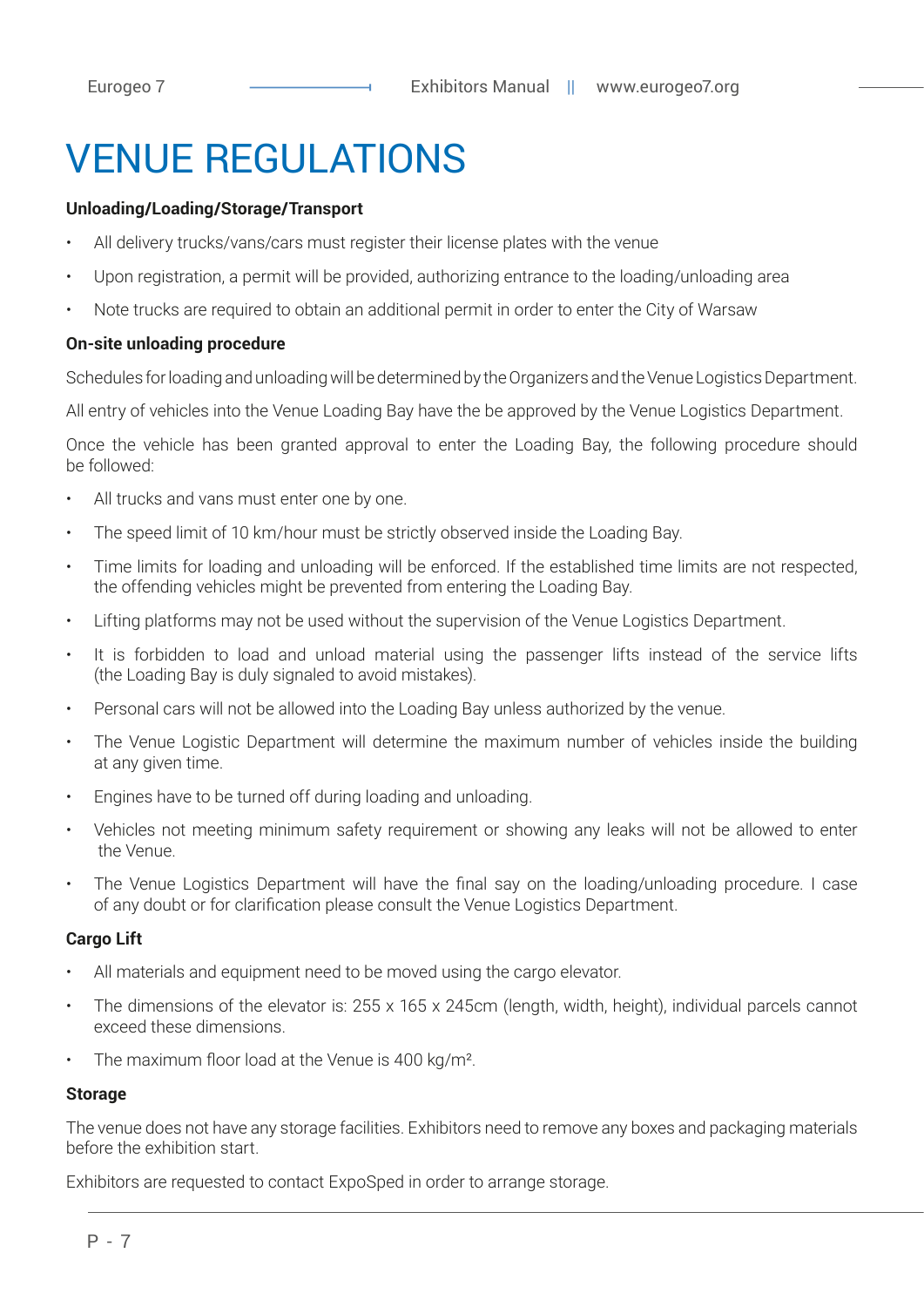#### **Other**

- Nothing should be stored outside of the designated areas. Any obstructions to the corridors, evacuation routes around the Venue will be removed at owner's expense.
- Upon closing of the exhibition, each Exhibitor must dismantle and collect all of their materials and equipment.
- Custom exhibition booth require drawings and fire proof certification
- Access to fire safety equipment should be maintained clear at all times. Booths can employ curtains in order to cover up the equipment and allow for easy access. Fire safety equipment will be marked by an H on the venue map.

### GENERAL REGULATIONS

- A company representative should be present at their booths during assembly and disassembly and to receive their deliveries
- Each company is responsible for installing and removing its own booth, without causing any damage to the halls or the entrance of the halls.
- Exhibitors are expected to leave their locations in the same conditions as initially received.
- All exhibits must be carpeted (the corridors of the exhibition area will be carpeted by the organizers).
- The maximum height of any exhibits must not surpass 3 meters.
- Maximum floor load: 400 kg/m<sup>2</sup>
- The "pull and release" (RIA) levers installed to clear the halls of smoke are to remain accessible at all times.
- It is prohibited to nail, screw or stick items on the structure (walls, ceiling, pillars, doors, elevators, etc.) Any damages to the structures may be invoiced to the exhibitor.
- It is absolutely prohibited to carry out any work that will impact: smoke, water or compressed air ducts, electric or telephone circuits, water or waste pipes, elevators, lifts and pipelines, drilling of holes for posting or sealing, removal of doors, etc.
- All materials used for the construction of the exhibits and all equipment displayed during the exhibition must be fireproof (certificates required).
- General cleaning of the conference common areas will be performed each morning. For extra cleaning service please contact the Organizers.
- No information or advertisement should be displayed outside of the booth without the **explicit approval of the Organizers**.
- Do not leave booths unattended while visitors are still in the hall
- IMPORTANT: Exhibitors should be cautioned about obstructing their neighbors with decorations or bulky furnishing. Complaints will be dealt by the Organizing Committee.
- **• Repair of damages subsequent to the non-observance of the above clauses will be entirely at the exhibitor's expense.**